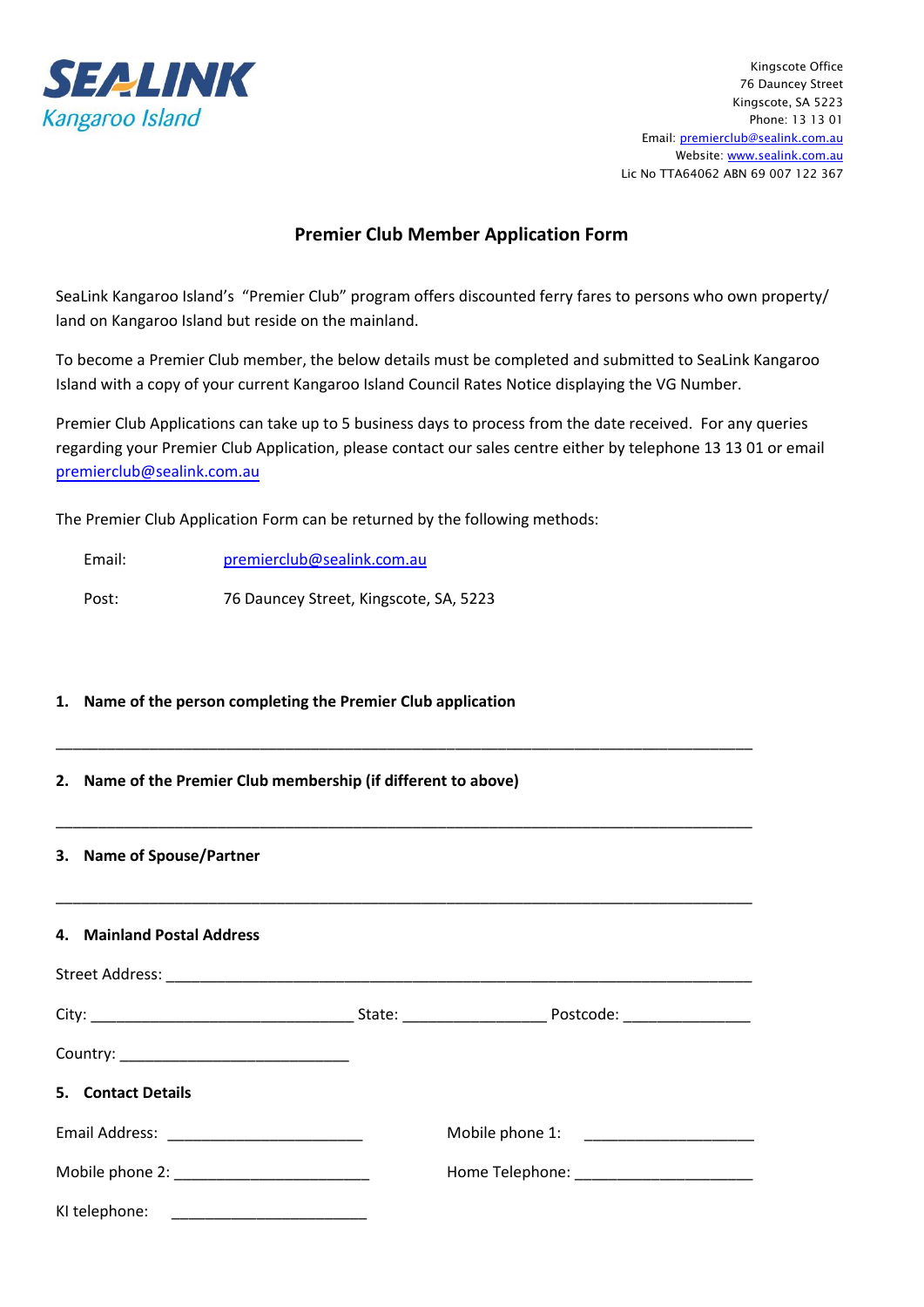#### **6. Do any persons that are to be listed on the Premier Club membership hold concession cards?**

 $\Box$  Yes, we hold cncession crds  $\Box$  No, we do not hold concession cards

*Concession cards accepted by SeaLink Kangaroo Island are Australian Pension Cards or Government issued Seniors Cards*

#### **7. If you selected 'Yes' above, please list names of concession card holders:**

|         | Full Name | <b>Concession Card Number</b> | <b>Expiry Date</b> |
|---------|-----------|-------------------------------|--------------------|
| 1<br>ᆠ. |           |                               |                    |
| 2.      |           |                               |                    |

*If you have any more concession card holders, please enter the details in item 13*

#### **8. Do you have immediate family/dependant children or full-time students under 25 years of age:**

 $\Box$  Yes, I have dependant children/students  $\Box$  No, I do not have dependant children/students

#### **9. If you selected 'Yes' above, please list all children/full-time students under 25 yrs of age that are dependant:**

|    | <b>First Name</b>                                                                                                   | Last Name | Date of Birth |
|----|---------------------------------------------------------------------------------------------------------------------|-----------|---------------|
| 3. | <u> 1990 - Johann John Stone, mars et al. (</u> † 1920)                                                             |           |               |
| 4. | <u> 1980 - Johann John Stone, mars eta industrial eta industrial eta industrial eta industrial eta industrial e</u> |           |               |
| 5. |                                                                                                                     |           |               |
| 6. |                                                                                                                     |           |               |
| 7. |                                                                                                                     |           |               |

## **10. Would you like a website login created to enable you to make online bookings with SeaLink Kangaroo Island? Please note that further discounts apply for bookings made online.**

\_\_\_\_\_\_\_\_\_\_\_\_\_\_\_\_\_\_\_\_\_\_\_\_\_\_\_\_\_\_\_\_\_\_\_\_\_\_\_\_\_\_\_\_\_\_\_\_\_\_\_\_\_\_\_\_\_\_\_\_\_\_\_\_\_\_\_\_\_\_\_\_\_\_\_\_\_\_\_\_\_\_

\_\_\_\_\_\_\_\_\_\_\_\_\_\_\_\_\_\_\_\_\_\_\_\_\_\_\_\_\_\_\_\_\_\_\_\_\_\_\_\_\_\_\_\_\_\_\_\_\_\_\_\_\_\_\_\_\_\_\_\_\_\_\_\_\_\_\_\_\_\_\_\_\_\_\_\_\_\_\_\_\_\_

 $\Box$  Yes, I would like a website login  $\Box$  No, I would not like an website login

#### **11. Would you like to be notified of any Special Offers or promotions by SeaLink Kangaroo Island**?

 $\Box$  Yes, I would like to be notified of Special Offers  $\Box$  No, I would not like to be notified of Special Offers

#### **12. Copy of Kangaroo Island Council Rates will be sent by:**

- $\square$  Email  $\square$  Post/Mail (attached to this document)
- **13. Other comments/changes**